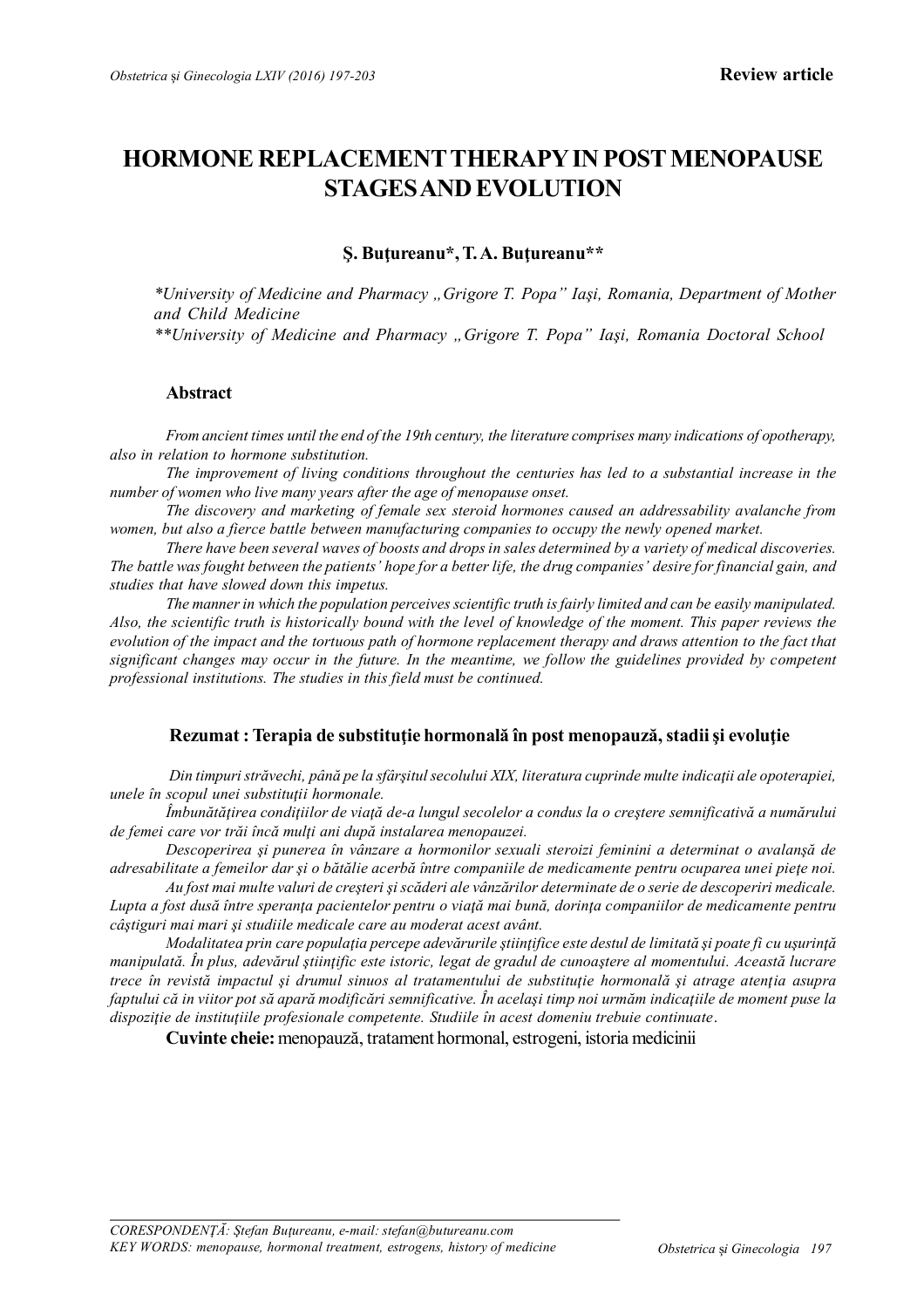# **Introduction**

The earliest written reference to menopause age can be traced back to Aristotle, in the 4<sup>th</sup> century BC: "the menstrual period stops in most women at the age of 40 and, if it lasts longer, it occurs up to the age of 50".

Life expectancy was lower than 30 years in the Roman Empire, 33 years in the Middle Ages, 41 years in early 20<sup>th</sup> century, 75 years in 1970 and 79 years in 1989. In the United States, the average age of menopause is 51 years old, while in Iaşi, is it 47.7 years old (1). The age of menopause is, to a great extent, genetically determined (2).

A woman born in the United States in the second half of the  $20<sup>th</sup>$  century is estimated to live between 71 and 83 years. It results that she will spend 20-30 years of her life in post menopause (3).

Throughout human history, the age of menopause has remained constant.

The Romanian clinical guide "Terapia menopauzei" (Menopausal Therapy) issued in 2010 states that menopause lasts until the age of 65, after which it is followed by senescence  $(4)$ .

#### **Menopausal therapy before estrogens**

One of the oldest known texts on menopause is an Egyptian medical text dated from 2000 BC (5). The ancient Egyptian writings recommend the use of animal organs or secretions to treat diseases.

Sushruta, who lived sometime between 400 and 500 BC, mentioned the use of substances of testicular origin to treat impotence in Ayurvedic writings.

Pliny and Galen's writings comprise many references to the use of various concoctions of animal organs to treat diseases.

Hippocrates believed that many diseases were the result of "humours" and sought to treat them using corresponding healthy animal organs (6).

# **Menopausal therapy before estrogens discovery**

A book from the Renaissance period, approximately 500 years old, recommends about the same treatment for menopause as the current one: plants and physical exercise. More specifically, a decoction with myrrh and apples is recommended for women with symptomatic menopause (5).

In 1849, Berthold drew attention to the importance of some glands without discharge canals. Five years later, the famous Claude Bernard paved the way for a new science.

The Merck Manual of Diagnosis and Therapy published in 1899 recommends a brown powder called "Ovariin" derived from dried cow ovaries for climacterium and other ovary- related issues. This was the first attempt at a medicalized treatment of menopausal symptoms.

In 1889, Dr. Brown-Sequard reported that he became rejuvenated after self-administrating testicular extracts of guinea pigs and dogs in sensitive parts of his body, which led to research on extracts of glands as a potential fountain of youth (5).

In the 1930s, Dr. Serge Voronoff made the first transplantation of a monkey's testicles to a man, with limited results. The following attempts made regarded grafting monkey ovaries in women, with disastrous results, causing the deaths of women and monkeys alike (1).

#### **The initial era of estrogens**

From 1923 until 1938, Dr. Allen and Dr. Doisy studied the structure of estrogens and described their effects.

The first commercial product appeared after Collip's collaboration with Ayerst Labs in 1930; it was called Emmenin, it was administered by oral route, and it was extracted from the urine of pregnant women in their last trimester of pregnancy. The source of estrogens was subsequently changed to pregnant mares, the effect being considered twice as stronger than that of the product originating from women. Ayerst placed Premarin (PREgnant MARes's urINe) on the market.

The German company Schering initially produced Progynon, still from the urine of pregnant women, followed by Progynon 2, with estrogens from pregnant mares. In 1938, Hans Inhoffen and Walter Holweg from Schering synthesized ethinylestradiol.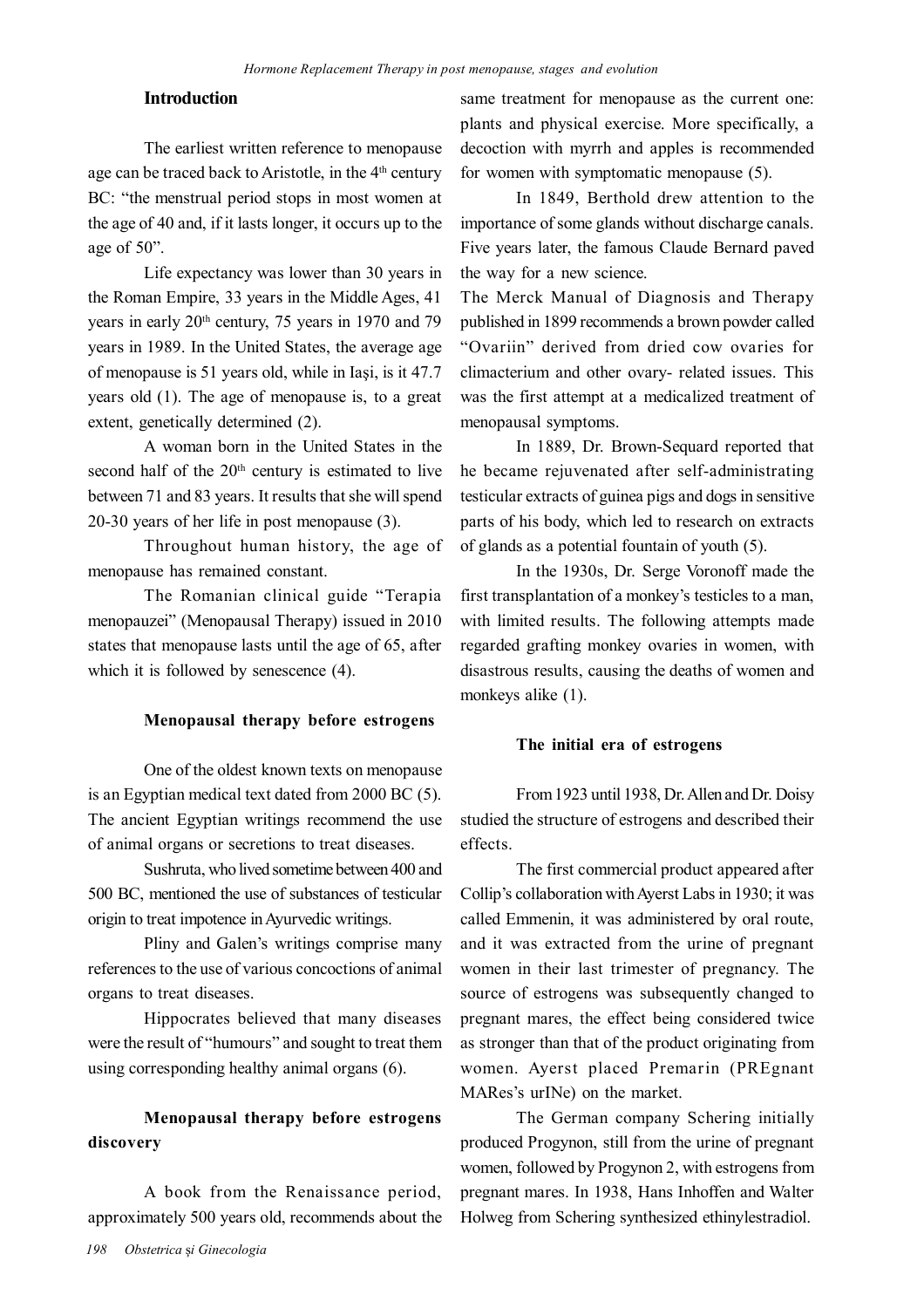Diethylstilbestrol (DES) was created by a team of English chemists in 1938.

Eli Lilly, Winthrop, Upjohn and Squibb joined hands to promote estrogens on the market. In 1941, the Food and Drug Administration (FDA) approved DES for the treatment of menopause-related symptoms, such as hot flushes, night sweats, vaginal dryness and atrophy (5).

Medroxyprogesterone acetate was discovered in 1956, and Tibolone was introduced in 1988.

In the 1960s, the drug industry found an opportunity to exploit the emotional problems caused by the society's perception of the decreasing role of the perception of femininity after the onset of menopause. This subject later became a billion dollar business (5).

# **Increasing sales of menopause-related drugs**

In 1966, Dr. Robert Wilson from New York wrote the highly successful book "Feminine Forever". The author sees menopause as degradation and recommends estrogens for older women in order to become more attractive. Wilson writes that the "tragedy of menopause" is that it destroys the women's character and health. The solution he proposes is for women to receive estrogens from puberty until death; menopause would no longer occur in this case, and women could be "feminine forever". At that time, the treatment consisted only of estrogens. Over 100,000 copies of the book were sold in the first 7 months following its release. In 1966, Wilson claimed to have already treated over 5,000 women with estrogens. The foundation created by Wilson for promoting estrogens received over 1.3 million dollars from drug companies, especially from Searle, Ayerst and Upjohn (5).

In November 1966, the FDA regarded Wilson as unacceptable for investigating menopauserelated drugs.

By creating a new medical condition, the pharmaceutical companies ingeniously diagnosed menopause as a disease that requires treatment. Between 1966 and 1971, the women's uses of tranquillizers, such as Valium, increased by 110%, while the use of antidepressants increased by 320%. In the same period, 17% of women used psychotropic drugs compared with 8% of men at an average age of 44 years. This approach paved the way for drugs that "treat" menopause. The population in general is not aware of the fact that it is possible for pharmaceutical companies to have huge success by shaping the reception of the public opinion.

#### **Highlighting negative side effects**

The DES received a major blow in 1971 once with the discovery of the risk of vaginal cancer in girls born to mothers who received treatment for maintaining their pregnancy. Four years later, the FDA withdrew its approval to use this treatment during pregnancy (5).

In December 1974, The New England Journal of Medicine published an article that revealed a 7.5-time higher risk of endometrial cancer in women who underwent this type of treatment and a 14 time higher in those who used it for more than 7 years (1).

In 1975, 25 million prescriptions were estimated to have been issued by physicians for estrogens therapy, 4 times higher than in 1972. The estrogens prescriptions decreased by 28% in the first 3 years, the sales dropping to a half until 1980.

#### **Resuming sales**

The addition of progestin to estrogens in menopausal women who kept their uterus lead to the reappearance, in 1988, of an increased number of prescriptions for balanced estrogens, despite the fact that the new problems that arose were premenstrual syndromes and that some of the women who no longer had their period did not want its return.

Premarin became the best sold drug in the United States in 1992. Five years later, it became the first Wyeth product to have exceeded \$1 billion in sales (5).

With all its ups and downs, Premarin remained, until 2002, in top 50 of the best-selling drugs in the United States.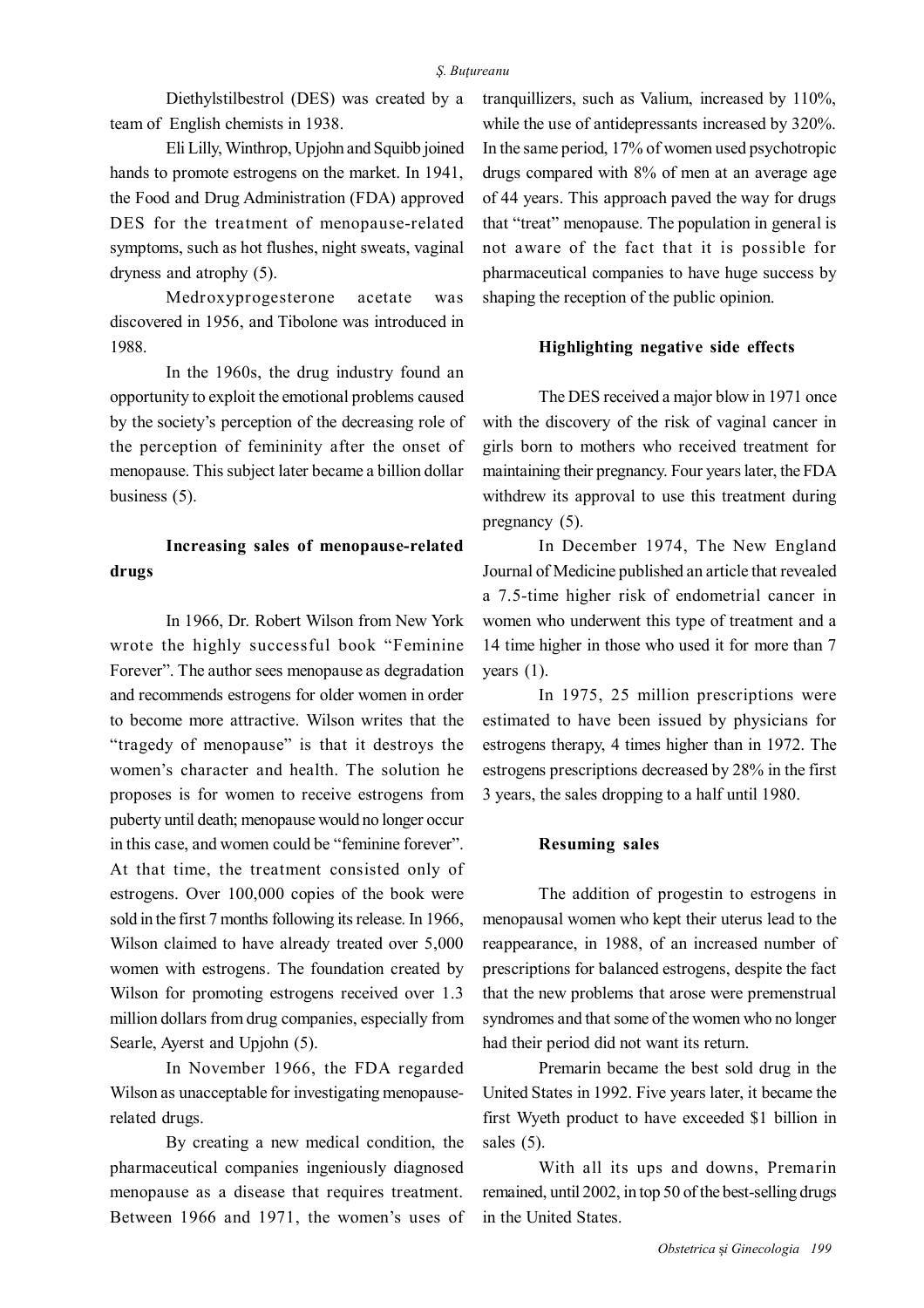Far from being able to distinguish between the information provided by the media, and even by the doctors, women would buy these drugs in their hope for perpetual youth.

Like in the case of hypothyroidism or diabetes, hormone replacement in menopause, for an indefinite period, does not treat only the symptoms that appear, but also attempts to prevent any other effects produced by the lack of estrogens.

In December 1999, the American Association of Clinical Endocrinologists (AACE) issued guidelines for clinical practice for the management of menopause, stating that menopause is a consequence of hormone deficiency and that it should be treated (1).

The results of the Women Health Initiative (WHI) study published in 2002 changed the secondary enthusiasm and led, once again, to a decrease in prescriptions for estroprogestative drugs in menopause.

In developed countries, female gynaecologists and wives of male gynaecologists resort to this treatment in a percentage of 85-90%. In the Nordic countries, 30% of the female population aged between 50 and 70 uses HRT (1).

## **Current indications**

The current indications can be summarized in the form of the following guidelines accepted by the international scientific community: relieving symptoms caused by menopause; treatment is not recommended for asymptomatic women; women with hysterectomy should not receive progestogens; combined estroprogestogen treatment should not be applied as primary or secondary prophylaxis in cardiovascular disease (1,7).

The prophylactic treatment is approved by the FDA only for preventing osteoporosis; the time of administration should be limited to the lowest level that does not increase the risk of side effects; the use of doses to levels lower than the "standard" dose should be taken into consideration. Alternative routes of administration should also be considered.

The treatment must be individualised and women should make their decision knowingly.

The Society of Obstetricians and Gynaecologists of Canada has currently provided a series of indications on menopausal hormone therapy that are very similar to those in the United States, yet they are slightly more nuanced and more permissive (8).

The focus is shifted onto the detailed explanation of thromboembolism and breast cancer risks. If the patient wishes to benefit from this type of treatment, additional investigations are further prescribed in order to assess risks in dynamics.

The HRT contraindications are: present or suspected breast cancer, endometrial cancer, undiagnosed vaginal bleeding, untreated endometrial hyperplasia, high risk of thromboembolism, active ischemic heart disease, cerebrovascular disease, active liver disease, porphyria cutanea tarda (9).

#### **Financial implications**

The effects of the WHI study were severe for those who produce HRT. In 2001, Wyeth's Premarin had over 45 million prescriptions and other 21.4 million for the combination of Premarin and progestin – Prempro, used in the WHI study. The Premarin products brought sales of \$ 2.04 billion in 2001.

The hormone sales dropped by 38% for estrogens, while those for Prempro dropped by 74%. In 2002, 18.5 million women used hormone treatment, in comparison with only 7.6 million in January 2004. In the following years, the drops were between 2 and 8% per month also depending on the product (5).

In 2002, after a study conducted in 17 European countries, the estimated percentage of women aged between 45 and 69 who resorted to replacement therapy in menopause varied considerably from one country to another, from less than 5%, to over 25%. There was a major drop in all countries in the period 2002 - 2010, between 50% and 77%.

At the end of 2010, hormone replacement therapy was below 10% in all the countries studied, with the exception of Finland. These drops are not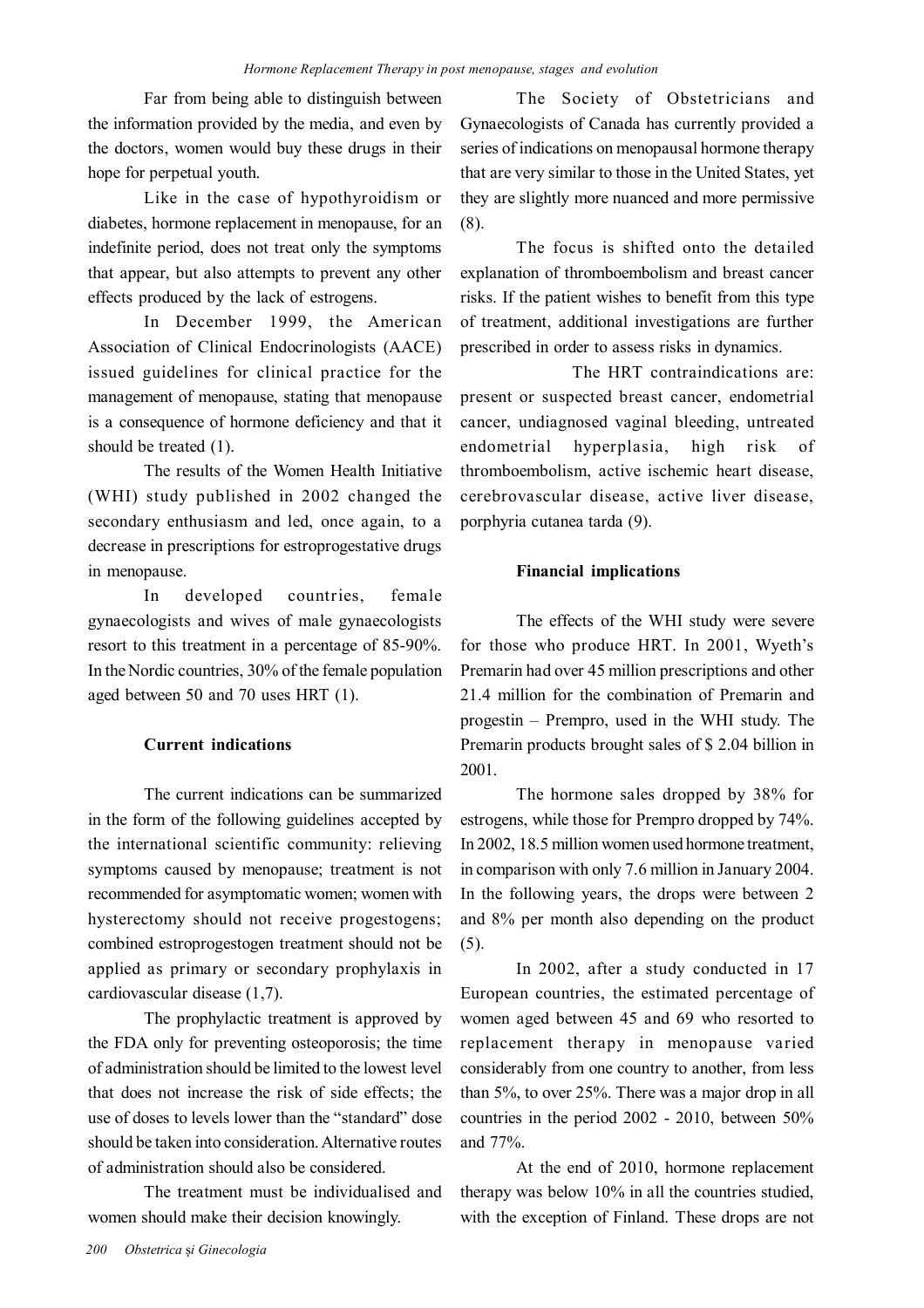related to the previous levels of adherence to HRT, or to the breast cancer rate, or to the number of gynaecologists per 100.000 women, or to the information released on HRT. The drops in the use of estrogens in menopause were much lower for tibolone or for local vaginal treatment (10).

Over 10 years after the publication of the results of the WHI study, we believe that the therapeutically changes brought about by the E+P study led to 126.000 fewer breast cancers, 76.000 fewer cardiovascular events, 263.000 more osteoporotic fractures and to 15.000 more colorectal cancers (5).

#### **The moment for beginning treatment**

There seem to be greater health risks for older postmenopausal women than benefits.

The WHI data are less comprehensive than we would have liked when it comes to younger women (11).

So far, the specialists' attempts focused on increasing hormone levels in women in menopause. Some of the results have been unfavourable due to the unpleasant side effects. The current problem is the customization of indications for substitution therapy.

In any case, it seems that it is not recommended in women over the age of 65, unless the patient wants to undergo therapy and understands the potential risk (4).

If the treatment is beginning in the age range 50-59, it can have a positive role, but at a more advanced age, it can cause harm (12).

The use of hormone therapy must be regarded as a highly individual decision.

Oestrogens are usually recommended if there are symptoms (vasomotor and vulvovaginal). Hormone therapy is unquestionably the most effective one in treating symptoms. However, alternatives must be taken into consideration as well. Physicians must be flexible in their prescription because there is no such thing as an ideal treatment for all women.

The results of the WHI study were generalized for all women and many ceased hormonal treatments. After 10 years from the first publication

of the results of this study, it can be concluded that hormonal therapy is preferable for younger, healthy women, in early menopause. In most cases, the benefits exceed the risks (13).

In her book, The Estrogen Elixir (2010), Elizabeth Siegel Watkins argues that the WHI results are not able to close the chapter of the long-term use of estrogens in post menopause, in spite of the indications of the FDA to use them only in the short term (14).

The use of estrogens is a message about hope. The pressure of the industry, which is still exerted today, associates hormone replacement therapy with youth and beauty.

The Global Consensus Statement of 2013 also supports other potential effects, such as mood swings, sexual dysfunctions, sleep disorders or myalgia (9).

The lowest doses should be used for the shortest period of time necessary for therapy, without exceeding 5 years. Every 6-12 months, a re-evaluation must be performed (4).

#### **Alternatives**

Oral estradiol, dermally administered estrogens and low oral doses of conjugated equine estrogens could be associated with a lower cardiovascular risk (15).

Tibolone and DHEA (dehydroepiandrosterone) are also effective in improving menopausal symptoms. Tibolone provides beneficial androgenic effects on mood and libido and has fewer side effects, but it is an expensive drug. DHEA has positive effects on psychological symptoms. The high cost and the androgenic side effects limit its long-term us (16).

The administration of 100 mg micronized progesterone per day in menopause does not increase the risk of thromboembolic disease or breast cancer, even in association with 50 micrograms of estradiol per day.

For cognition, oral, transdermal combined estrogens, associated with micronized progesterone, do not have great advantages.

The current research does not support the use of HT for preventing chronic diseases. Moreover,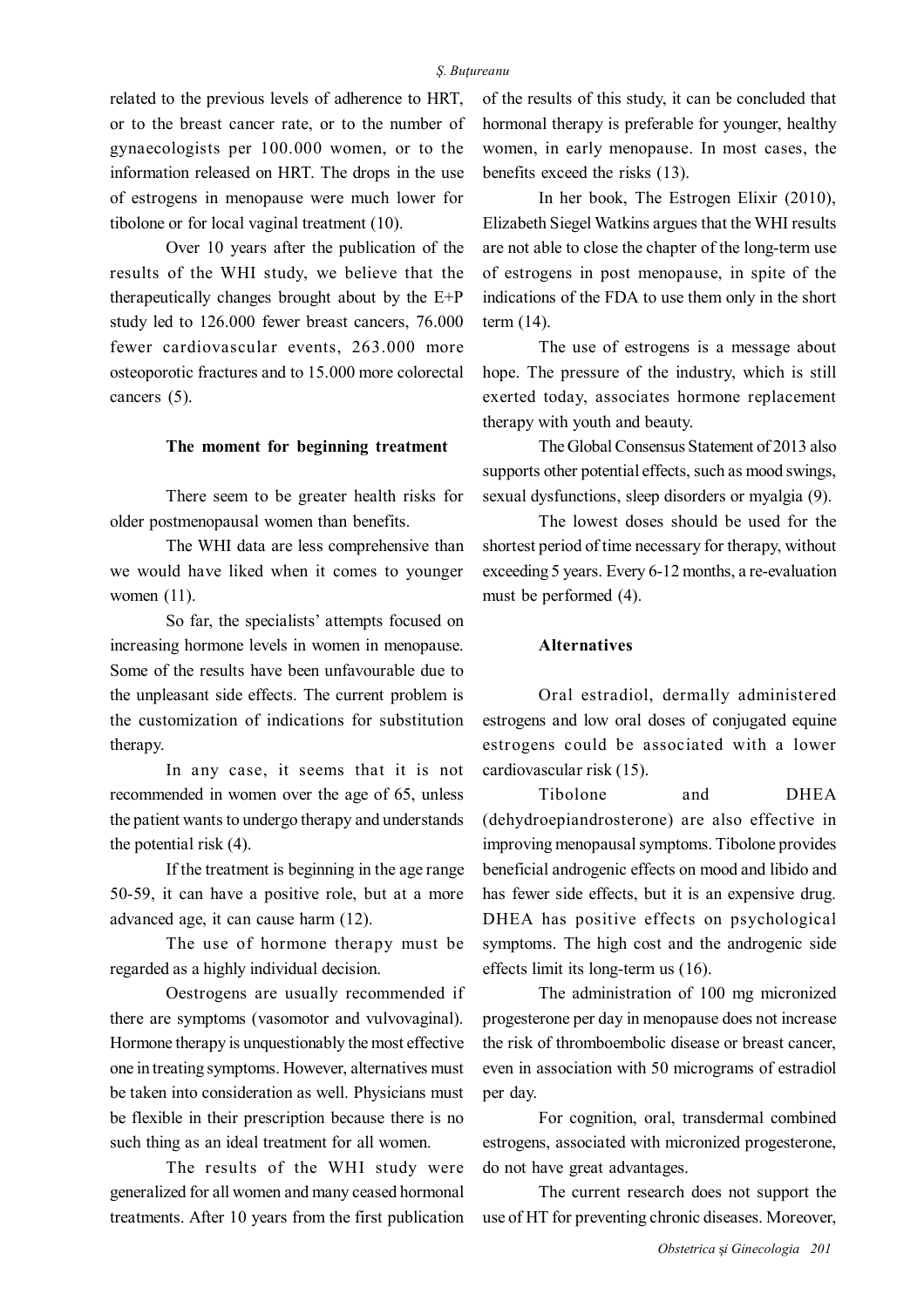a distinction must be made between using HT for menopausal symptoms and preventing chronic diseases. The risk of significant side effects is lower than 1% in younger women who use HT for 5 years and 4-5 times higher in older women.

The next logical step would be to conduct a random research of the effects of lower doses of HT, in the case of transcutaneous estradiol, and to compare the different routes of administration, and even products, conjugated estrogens compared to estradiol, micronized progesterone compared to another progestogen (17).

Alternative methods such as acupuncture, yoga, phytoestrogens, Omega 3, or physical exercise have not yet been proven and certified for relieving vasomotor symptom (7).

The autograft of ovarian tissue cryopreservation at a young age and reimplanted in menopause has not yet proven its effectiveness (18).

# **The link between science and the perception of knowledge**

In constructing a theory or a scientific study, the gaps in knowledge can be most often filled with elements related to the researcher's own values and convictions.

The epistemic ideal of the detachment and independence of results is a desideratum which is nearly impossible to realize. The study of hormone replacement therapy on the prevention of coronary disease also reveals the importance of the social condition of science. A pluralism of non-cognitive values is also involved in the process, highlighting the context in which discoveries are made, as well as the importance of the social condition of science.

A correct demarcation between what is inside or outside the epistemic process cannot be made (19).

Even if all the evidence-based data verification guidelines are complied with, the result of constructing a theory can still be judged as lacking value judgments, hence, objectivity.

The studies on the effects of HRT are an example that supports the involvement of value judgments in conducting and completing research on

this topic. We live in a time when the manifestation of doubt against the results provided by science has almost become a trend: from water fluoridation in the big cities, to the need for vaccinations, or climate change (19).

Science appeals to our rational brain, yet our beliefs are mostly motivated by emotions and the greatest motivation is to stay with people like us. Local values and opinions always influence science.

For some people, belonging to a tribe is more important than the truth; for the best scientists, the truth is most important than the tribe (20).

The truth value of an assertion also some historical component and hermeneutics (the methodology of text interpretation and understanding) can complement the semantic content of some of the norms of conduct of our time (21).

In developed countries, most of what women know about health comes from the media. In general, the more sensational a topic is, the more it is discussed. For example, the risk of breast cancer is real and serious, but the fear of breast cancer seems to direct all decisions, especially those related to hormonal treatment.

American women believe that the most important cause of death in women is breast cancer and they attach a marginal importance to cardiovascular diseases or osteoporosis. In reality, it is the other way around. Statistics show that one in three women over the age of 65 have signs of cardiovascular disease (13). Despite public perception, the overall incidence of breast cancer has remained constant in recent years.

## **Conclusions**

The significant decrease in estrogens levels is not a disease, but a distinct physiological stage, with many systemic consequences (3).

Medical menopause appeared after 1940 when the FDA approved estrogens to treat it and its symptom (22). This decision has created a multibillion dollar business.

HRT is neither good for everything, nor bad for everything. It certainly has benefits, but it depends